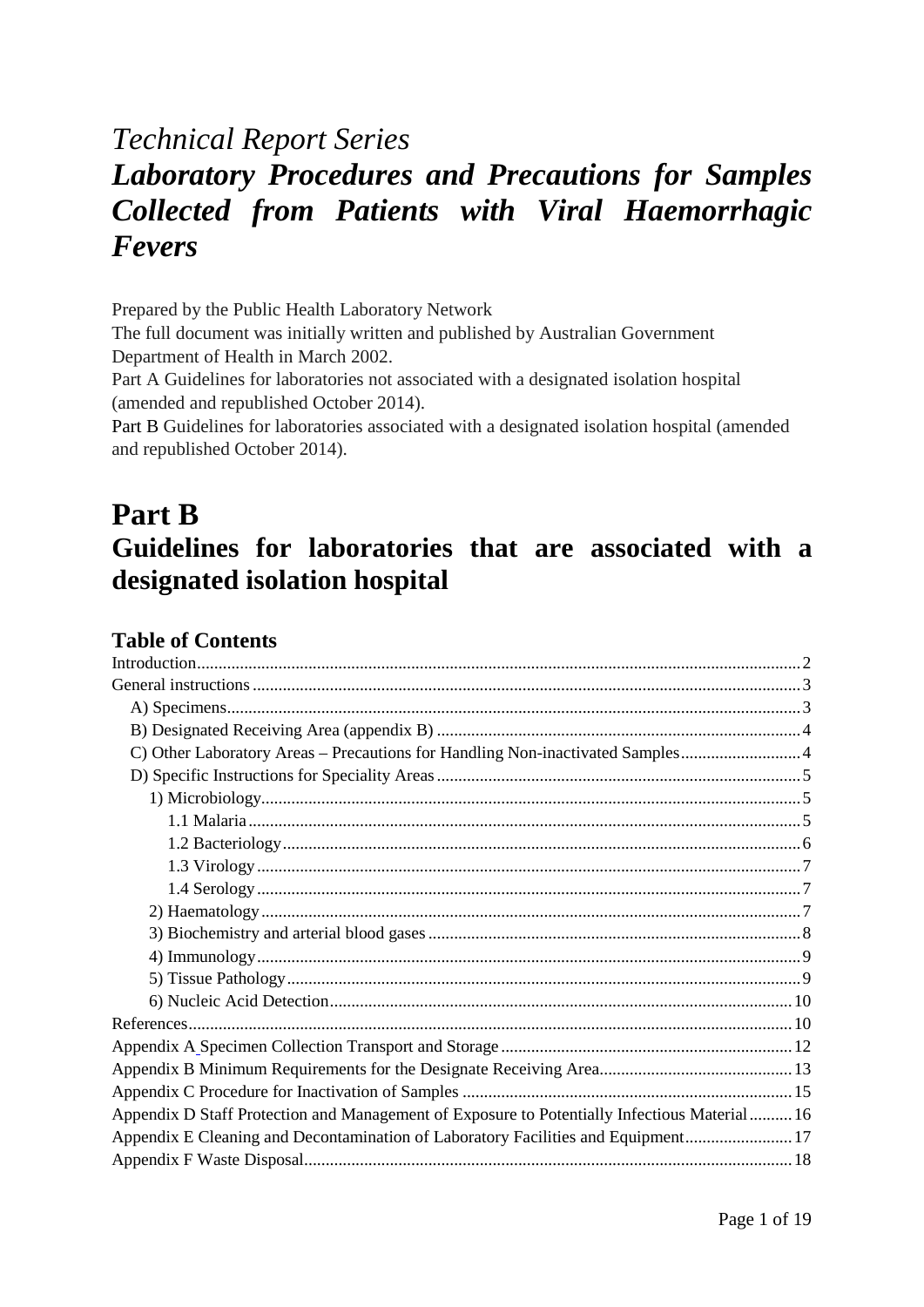[Appendix G Management of Laboratory Personnel Accidentally](#page-18-0) [Exposed to Potentially Infectious](#page-18-1) 

[Material.................................................................................................................................................19](#page-18-1)

# <span id="page-1-0"></span>**Introduction**

There are a large number of viruses that cause viral haemorrhagic fever (VHF), but only a few are known to pose a risk of transmission within healthcare settings. This group of VHF comprises Lassa fever (LF), Congo-Crimean haemorrhagic fever (CCHF), Ebola virus and Marburg virus. These viruses are found in Africa and, in the case of CCHF, in some adjacent areas. Only Marburg virus has been shown to cause an outbreak of human disease in a developed country. This occurred in 1967 when laboratory workers in Marburg, Germany became infected when handling kidneys from African green monkeys. A single case of a laboratory worker becoming infected with Ebola has also been described.

Transmissions from patients to healthcare workers within modern healthcare settings occurred during the Marburg virus outbreaks and possibly from a case of Ebola virus disease in South Africa, but they are rare. However because of this potential and because these diseases have high mortality rates, there are stringent recommendations for the care of suspected cases in Australia. These four VHFs are proclaimed quarantinable diseases under the Quarantine Act 1908. If VHF is suspected, the Chief Quarantine Officer for the state or territory must be notified immediately. Details of the procedure for the management of a VHF case can be found in each state or territory's VHF Response or Contingency Plan and the *Guidelines for the Management of Human Quarantine Disease in Australia*. Each State and Territory has designated hospitals for receiving these patients that are equipped to provide the necessary standard of care.

VHF may be suspected in a wide range of situations varying from asymptomatic contacts through all the phases of illness, or even a retrospective diagnosis after the patient has recovered or died.

Also, patients presenting with suspected VHF are uncommon in Australia and the initial clinical presentation may be non-specific (fever, pharyngitis, and myalgia, with or without haemorrhagic manifestations). As a result, recognition of VHF cases may be slow, and they may have been cared for in institutions other than a designated hospital, and diagnostic samples may have been sent to more than one laboratory before the diagnosis is suspected or confirmed. High standards of routine patient care and specimen handling should offer good protection, however assessment and surveillance of staff that have had contact with the patient or samples would be necessary. Fortunately patients with advanced and highly infectious diseases are more likely to be clinically recognised and transferred to a designated hospital. Also past Australian experience with suspected VHF cases show that most are caused by other infectious agents, in particular malaria, and there have been no cases of confirmed VHF in Australia.

Hospitals and laboratories designated for the clinical care and diagnosis of cases of VHF face a number of problems. As suspected cases are rare, patient care and laboratory facilities are generally used for other purposes, and these must be made available for VHF cases at short notice. Also, there are potentially a wide range of tests required for these patients, and as these cannot all be performed within a specified area, routine laboratories have to be used. With rare exceptions, laboratories do not have access to Physical Containment (PC) 4 facilities and, usually, do not have PC3 facilities. Therefore the precautions to be used must be based on enhancing protection within a PC2 environment.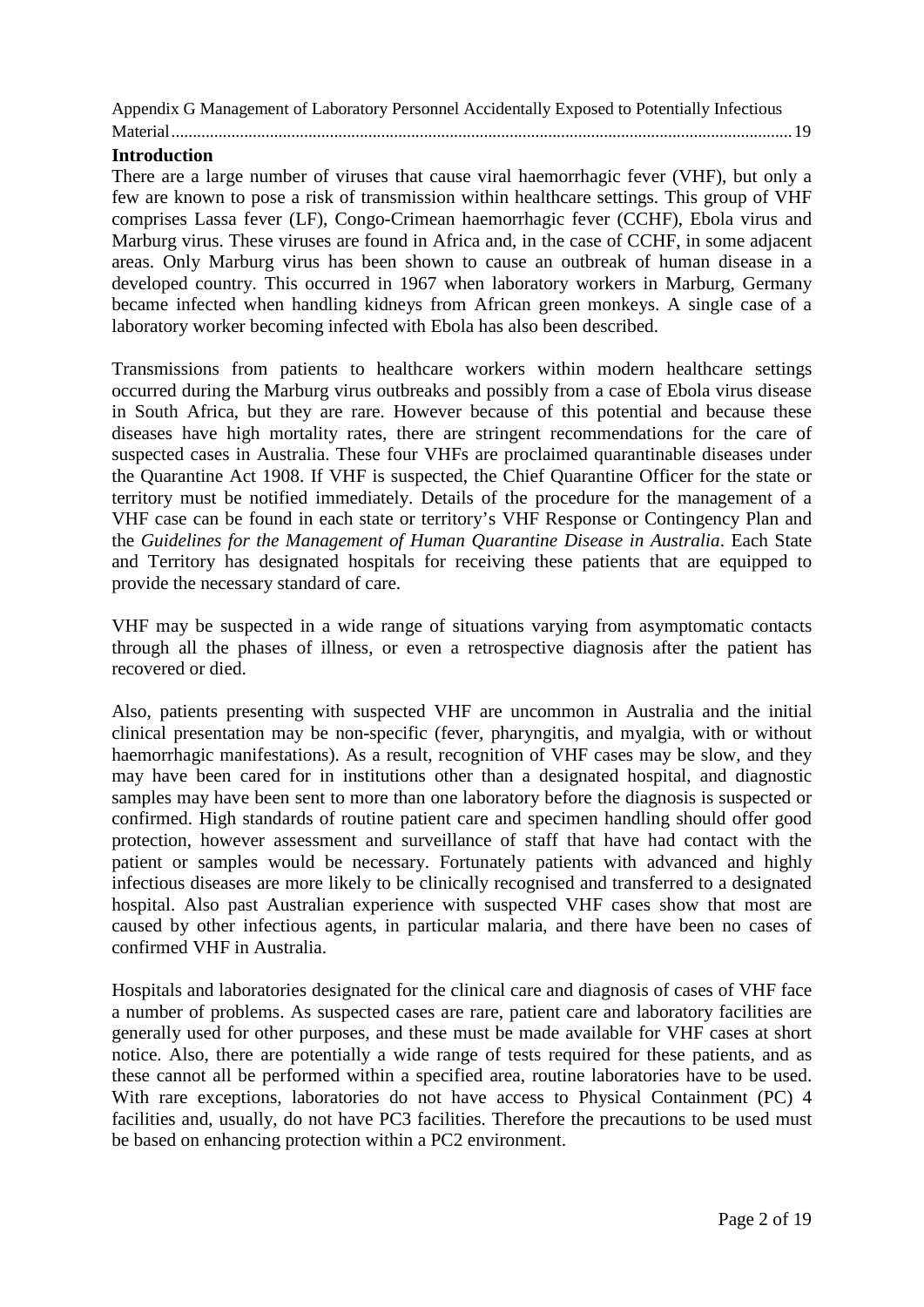Persons under investigation who do not meet the case definition of suspected case can be managed as per routine laboratory practices.

### <span id="page-2-0"></span>**General instructions**

### <span id="page-2-1"></span>**A) Specimens**

1. Ebola virus and Marburg virus are classified as Tier 1 Security Sensitive Biological Agent (SSBA). Specimens should be handled and transported in accordance with current regulatory requirements.

2. Testing should be kept to the minimum necessary for the management of the patient. This should be discussed with the appropriate specialist for each laboratory area.

3. Wherever possible specimens should be collected at predetermined 'routine' times to allow the laboratory to plan for specimen processing. Specimens must be collected and transported to the laboratory with appropriate precautions (see appendix A). Laboratory staff must be notified before specimens are sent.

4. The sealed specimen must be transported directly to the Designated Receiving Area (DRA – see appendix B) in the laboratory and laboratory staff must directly receive the specimen. The specimen must not be left unattended.

5. Specimens must not be sent by any automatic transport system (e.g. pneumatic air tube system) and must not to be processed in the routine specimen reception area.

6. Determine the analytical technique of the test requested, and if the test is carried out in an open or closed system.

- Tests done in closed systems (e.g. automated analysers) are considered to pose minimal risk to laboratory staff, similar to the processing of specimens collected from patients with other blood-borne viruses such as Hepatitis B, Hepatitis C and HIV. Provided there is no potential for aerosol generation, manual uncapping of blood tubes, proper disposal of waste and that the machine can be decontaminated after each use, non-inactivated specimens may be processed in automated analysers using standard laboratory precautions.
- Open system tests, including manual uncapping of blood tubes and centrifugation in a non-sealed centrifuge, should be avoided on non-inactivated samples.
- Protocols for machine decontamination, maintenance and management of spillages and waste disposal must be in place and followed.

7. Samples may be inactivated (see appendix C) before they are tested, provided the process of inactivation does not invalidate the test. This must be done within the DRA. Samples that have been inactivated may be processed as routine samples using standard laboratory precautions.

8. Point-of-care (POC) devices may be suitable for use in patients with suspected or confirmed VHF. POC testing is available for basic haematology, coagulation, arterial or venous gases and biochemistry. POC devices have been previously used in managing patients with Ebola virus disease in a developed country, but the accuracy of these devices compared to standard analysers was not reported (Hill *et al*).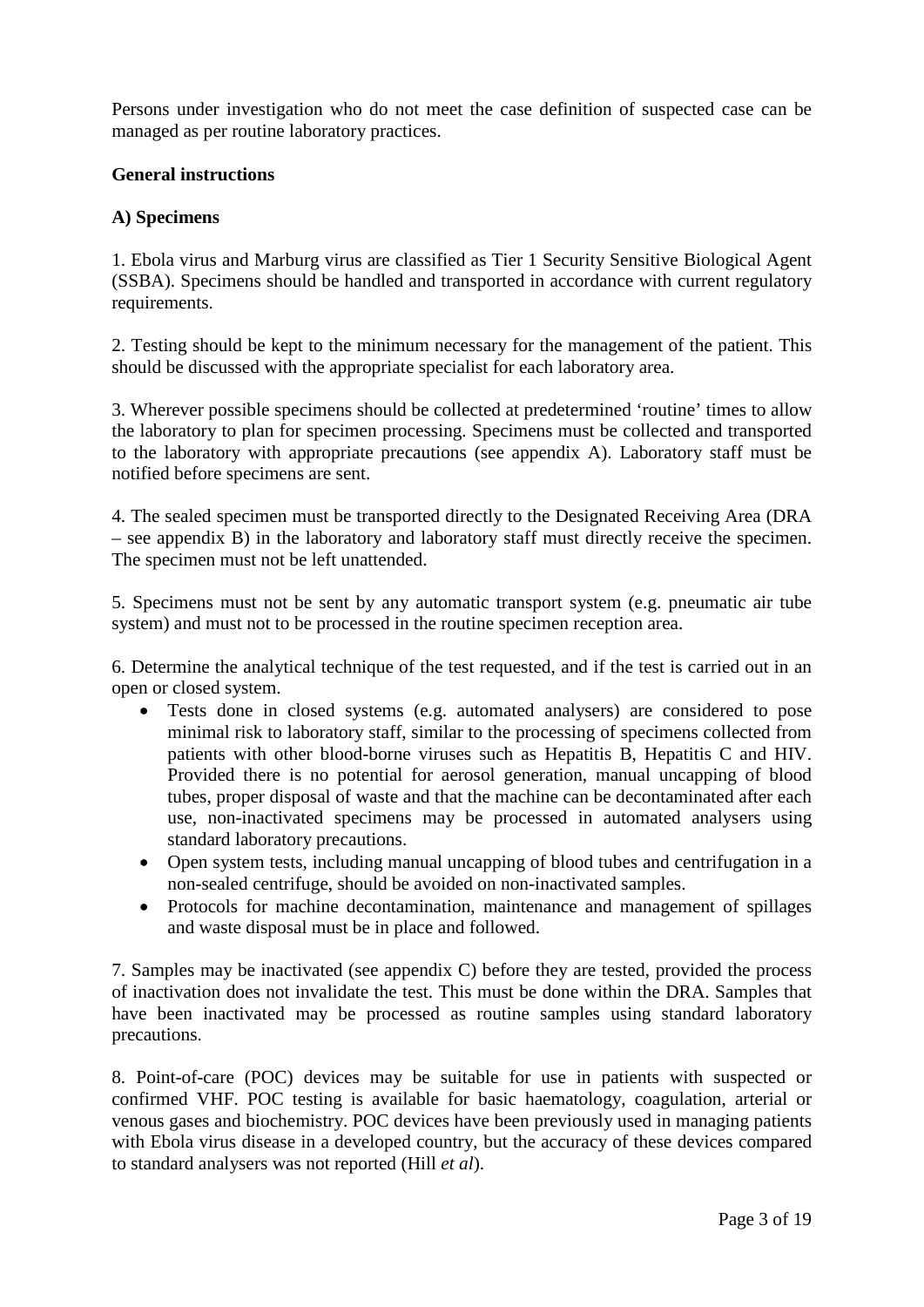9. Following testing, samples that have not been inactivated must be returned to the DRA for storage or disposal. They should be packaged in the same way as the initial sample (see appendix A) and should be clearly marked on the outside for disposal if testing has been completed. If storage is required, then the storage instructions must be clearly marked on the outside of the container, or attached to the external container with plastic adhesive tape.

10. Waste from automated analysers is not considered to pose a significant risk because of the small sample volumes and their dilution in processing, and requires no special waste disposal precautions.

### <span id="page-3-0"></span>**B) Designated Receiving Area (appendix B)**

1. This area is responsible for the initial processing of all samples, and for the storage and disposal of specimens and waste.

2. A senior member of the microbiology or virology staff should be designated to manage this area.

3. The special requirements for this area are contained in appendix B.

### <span id="page-3-1"></span>**C) Other Laboratory Areas – Precautions for Handling Non-inactivated Samples**

1. Each laboratory carrying out tests on non-inactivated samples must have a senior staff member who coordinates the testing and liaises with other laboratories and the DRA.

2. Wherever possible, tests should be carried out at specified times which are coordinated with the specimen collection and processing times. For example, laboratories may elect to carry out tests on these samples at lunchtime when the area is quieter and morning samples have been processed through the DRA.

3. Personnel involved in handling laboratory specimens must be kept to a minimum. It is preferred that senior staff are designated to process these samples. All nonessential staff must vacate the immediate area during testing in case of spills.

4. Laboratory staff dealing with these specimens must wear appropriate personal protective equipment (PPE) and follow other precautions as specified in appendix D.

5. Laboratory personnel accidentally exposed to potentially infected material (e.g. through injections, cuts or abrasions on the hands) should immediately wash the infected part with soap and water and apply a disinfectant solution. Further detail is included in appendix D.

6. Specimen containers must only be opened in a class 1, 2, or 3 biological safety cabinet (BSC). Every effort should be made to avoid creating an aerosol or splash. PROCEDURES THAT ARE LIKELY TO PRODUCE AEROSOLS OR SPLASHING SHOULD ONLY BE CARRIED OUT IF ABSOLUTELY NECESSARY. THEY MUST NEVER BE PERFORMED OUTSIDE A CLASS 1, 2 OR 3 BSC. For centrifuging, the sample must be in a sealed centrifuge bucket or rotor.

7. Facilities or equipment used to handle these specimens must be cleaned and/or decontaminated according to the instructions in appendix E.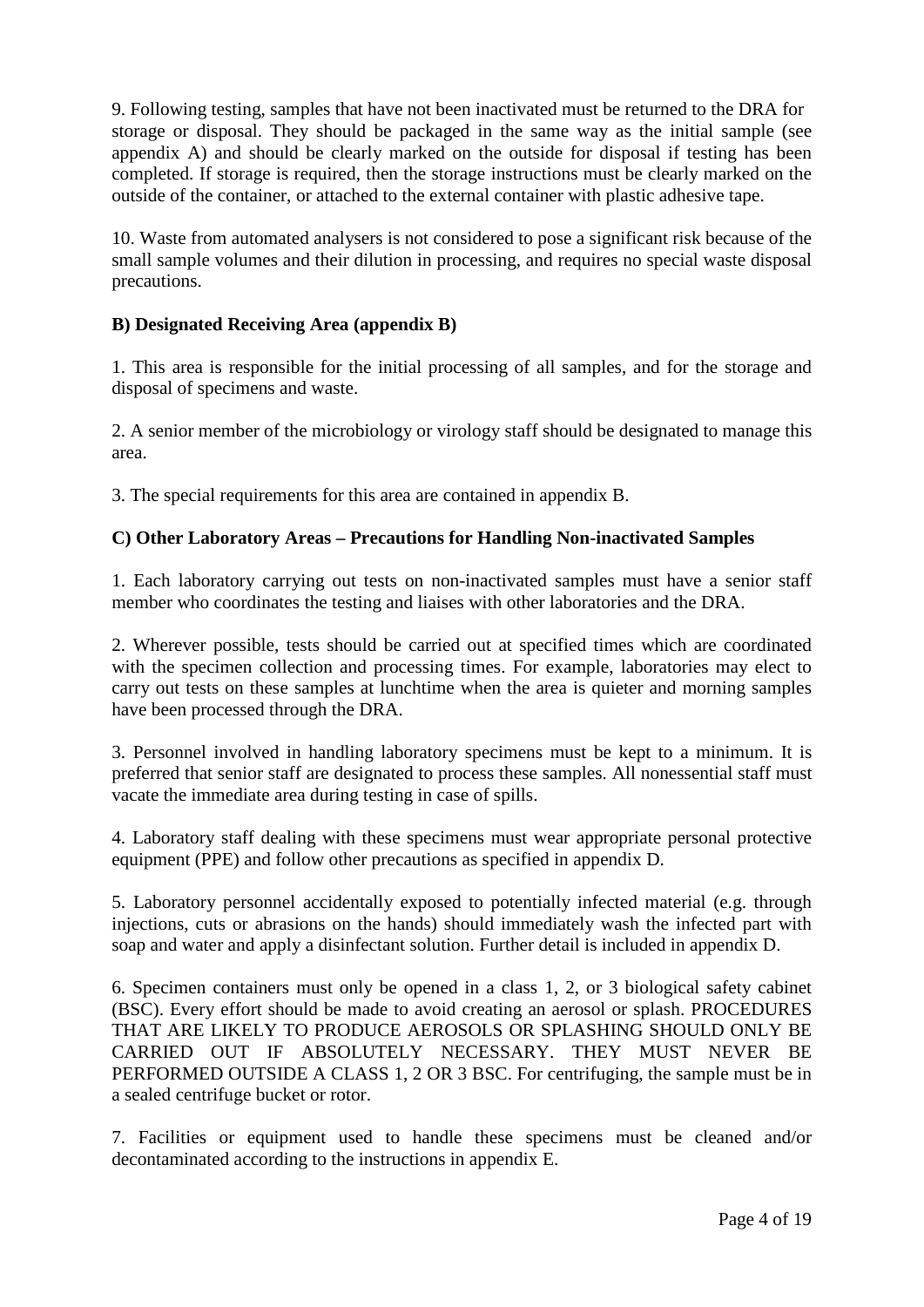8. The laboratory door must be closed during testing and have a sign affixed stating: "TESTING OF VHF SAMPLES. DO NOT ENTER"

9. For disposal of waste refer to appendix F.

### <span id="page-4-0"></span>**D) Specific Instructions for Speciality Areas**

Testing algorithms incorporating VHF and non-VHF tests using routine automated analyzers and/or POC devices may be devised for patients with suspected or confirmed VHF. Although the range of tests available in POC devices are limited compared to routine analyzers and there is no published data on their use in patients with VHF, they are simple tests that are relatively easy to perform and test kits and cartridges may be easily disposed.

Following confirmation of VHF, more specific haematology and biochemistry testing may be necessary in the management of patients. However, some laboratories and clinicians may choose to continue using POC devices. A decision will also need to be made as to whether POC devices are placed at the bedside, or in the laboratory. Quality assurance is paramount irrespective of the location of POC devices.

### <span id="page-4-1"></span>**1) Microbiology**

Microbial testing should not be performed on suspected VHF cases until it has been discussed with the medical microbiologist. Microbial tests include VHF testing *per se*, and testing of other pathogens.

The National High Security Quarantine Laboratory (NHSQL) at the Victorian Infectious Diseases Reference Laboratory, Peter Doherty Institute for Infection and Immunity in Parkville, Melbourne is the Australian Government Department of Health national reference laboratory for the diagnosis of VHF. Information on VHF testing at NHSQL may be found at the [Victorian Infectious Diseases Reference Laboratory website.](http://www.vidrl.org.au/) VHF testing is also available at CIDMLS, ICPMR, Westmead in NSW and Forensic and Scientific Services, Coopers Plains in QLD.

Nucleic acid testing is the preferred test to confirm or exclude the diagnosis of VHF. Where possible,  $3 \times 4$  mL (total of 12 mL) of blood should be collected into EDTA tubes. Following VHF testing in NSW and QLD, the extra tubes may be sent to the NHSQL and/or CDC for confirmation of VHF. Malaria testing (see below) can also be performed using this sample.

#### <span id="page-4-2"></span>1.1 Malaria

1.1.1 Exclusion of malaria is an essential part of the initial investigation of a patient suspected to have VHF. This can be done using malaria rapid diagnostic tests (RDTs) and/or blood films. If malaria tests are positive, other tests needed for patient management can be handled in the routine manner provided clinicians managing the patient are happy that this explains the illness. However, it should be remembered that malaria parasites might be found in the blood of patients with other diseases.

1.1.2 Malaria RDTs can detect different malarial species with varying sensitivities and specificities using histidine-rich protein 2 (HRP2) and/or plasmodial lactate dehydrogenase (pLDH) as antigens. The accuracy of RDTs in diagnosing uncomplicated *P. falciparum* infection is equal or superior to routine, but not expert microscopy. Diagnostic performance of RDTs in the detection of non-falciparum malarial species is poor. For the detection of *P.*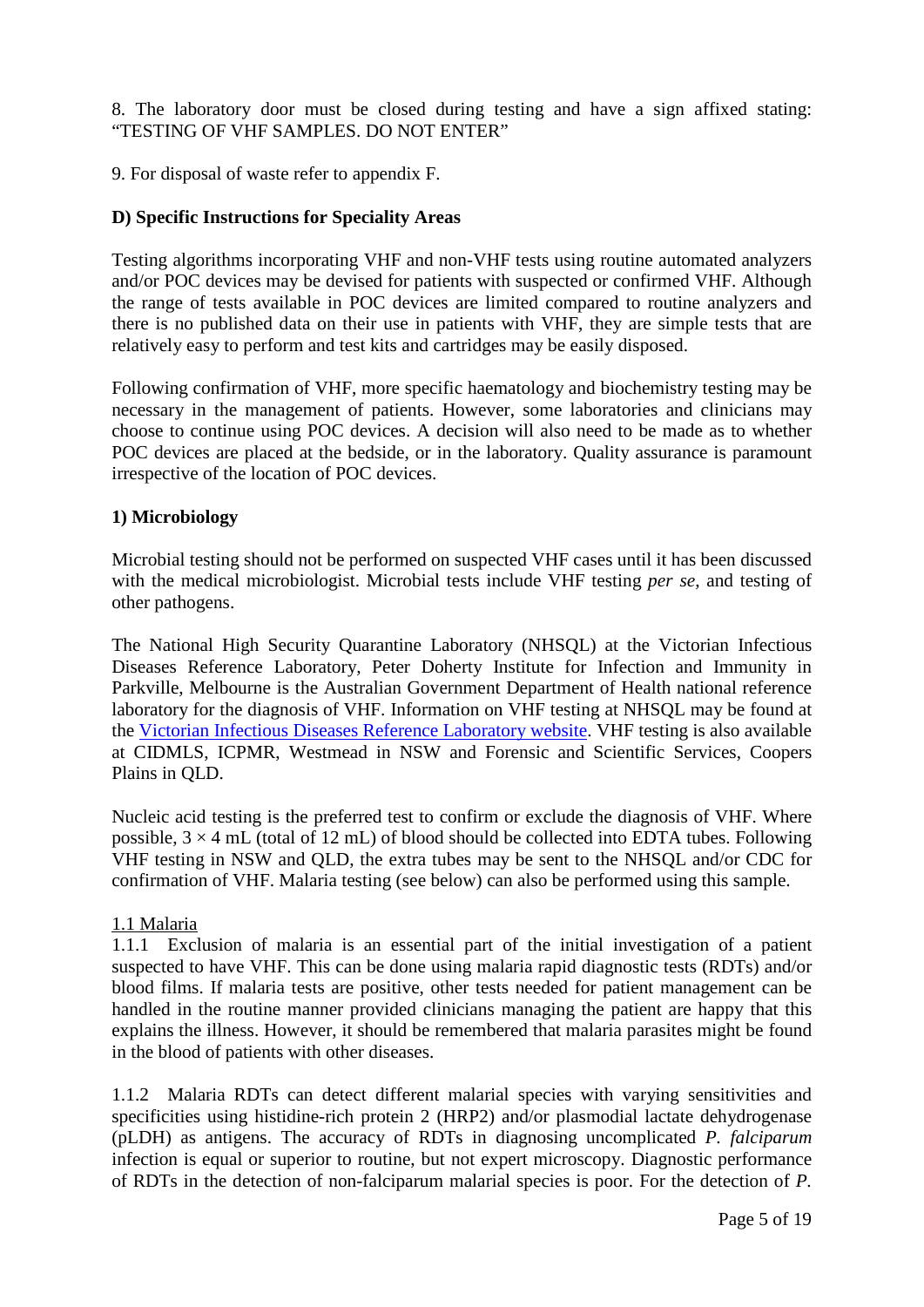*falciparum*, the sensitivity and specificity of RDTs is ~95% for HRP2 and 93% and 99% respectively for pLDH (Abba *et al*). Note that HRP-2 antigen can persist even after effective treatment.

1.1.3 Malaria films may also need to be performed in cases where the malaria RDT is negative. Thick and thin blood films should be prepared (see appendix C) in the DRA by an experienced person and rendered safe before being released for staining and examination. After preparation, blood films may be examined using the light microscope in a routine manner.

### <span id="page-5-0"></span>1.2 Bacteriology

Bacteriology testing should not be performed on suspected VHF cases until it has been discussed with the medical microbiologist, or after exclusion of VHF.

1.2.1 Routine diagnostic bacteriology of blood, urine, sputum, faeces, CSF, wound or genital specimens may be indicated. Specimens must be plated using disposable instruments in a level 1, 2 or 3 BSC in the DRA. All primary bacterial cultures should be sealed and incubated in a  $CO<sub>2</sub>$  incubator in the DRA.

1.2.2 Cultures requiring other atmospheric conditions should be sealed and gassed in jars, and incubated in the bacteriology laboratory but only re-opened and read in the DRA.

1.2.3 Blood cultures should not be processed by automated instruments where automatic venting of the culture is required, but should be subcultured to agar plates as required. Fully enclosed automated blood culture systems may be used without special precautions. All subculturing must be done in the DRA. All secondary cultures can be handled in the routine laboratory.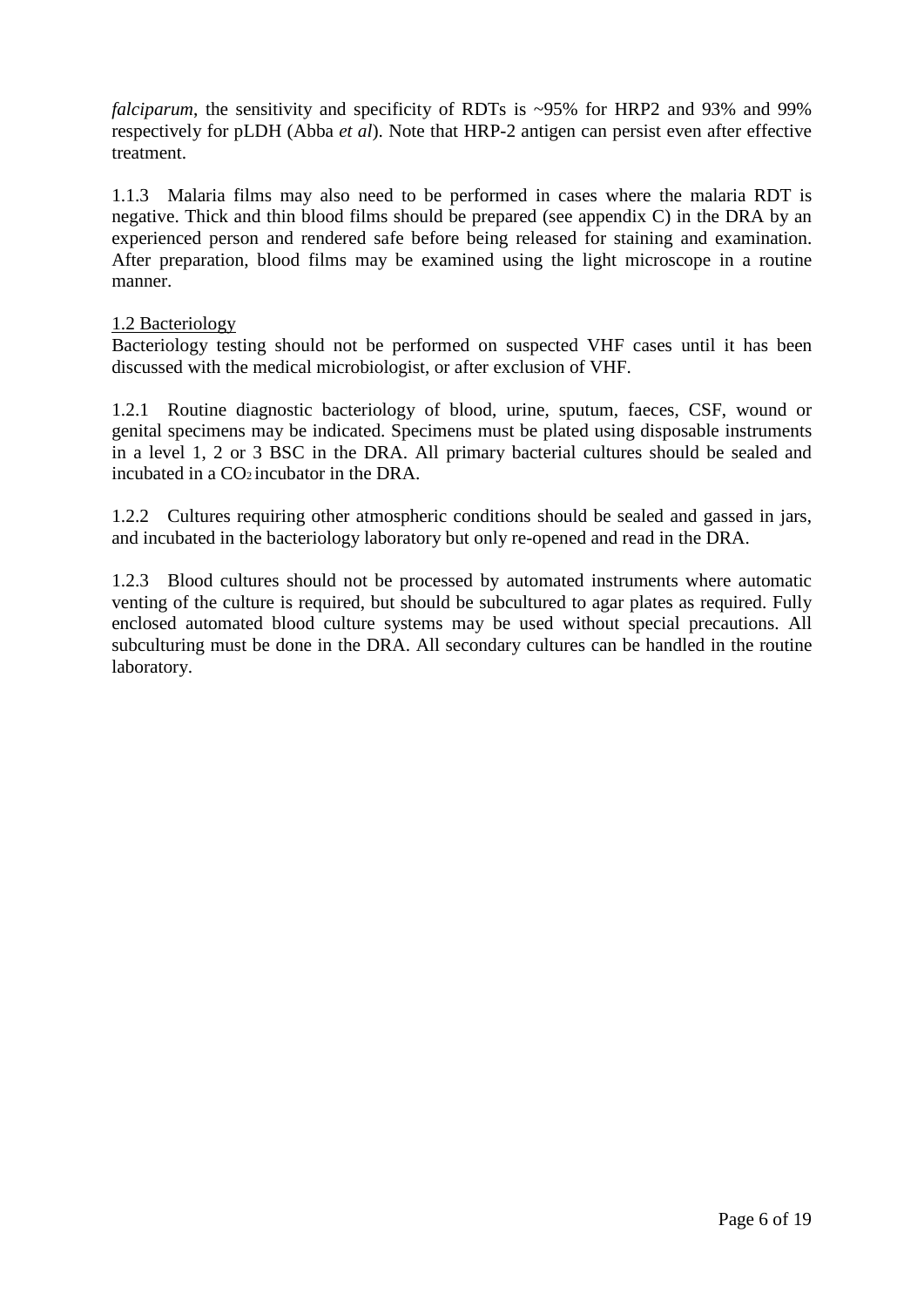# <span id="page-6-0"></span>1.3 Virology

Virology testing should not be performed on suspected VHF cases until it has been discussed with the medical microbiologist, or after exclusion of VHF.

1.3.1 Immunofluorescence for antigen detection can be performed once the slides have been fixed in DRA (see appendix C).

1.3.2 Cell cultures must not be performed on samples from suspected VHF cases.

1.3.3 Nucleic acid tests may be performed routinely on samples that have been inactivated. Refer to appendix C for inactivation methods.

#### <span id="page-6-1"></span>1.4 Serology

Serology testing should not be performed on suspected VHF cases until it has been discussed with the medical microbiologist, or after exclusion of VHF.

1.4.1 Serology testing may be done on automated analysers provided that it is a closed system, without manual uncapping of the blood tubes and that an adequate procedure for disinfection of the analysers is carried out after sample processing and before the analyser's scheduled maintenance.

1.4.2 If the serology test requested is an open system test or requires manual uncapping of the blood tubes, then these tests must be done on inactivated sera (see appendix C). However, inactivation of sera using heat, formalin, Triton X-100 or β-propriolactone may affect the performance of the test. If testing heat-inactivated specimens, laboratory and manufacturers' controls should also be tested. Provided the control results are satisfactory, the results may be released as provisional results. If VHF is subsequently excluded, the tests should be repeated on non-inactivated specimens.

1.4.3 Disinfection and decontamination procedures validated as effective against bloodborne viruses must be in place.

# <span id="page-6-2"></span>**2) Haematology**

Haematological testing should not be performed on suspected VHF cases until it has been discussed with the clinical haematologist. This may be performed on non-inactivated specimens using automated analysers (see above). Where available, limited haematology testing can be performed using POC devices. Most existing POC devices measuring clotting parameters were developed to monitor oral anticoagulation treatment. However, note that current evidence at the time of writing suggests that in the context of acute haemorrhage, there may be a lack of agreement between POC devices and standard laboratory tests in detecting coagulopathy (Gauss *et al*). At present, there is limited utility of non-invasive, continuous haemoglobin monitoring using spectrophotometry-based devices in patients at risk for haemorrhage.

The following tests are available in a POC format; examples of the devices available include:-

- Haemoglobin (HemoCue<sup>®</sup> Hb Analyser, Abbott i-STAT<sup>®</sup>)
- Haematocrit (Abbott i-STAT®)
- PT/INR and aPTT (Hemochron® SIGNATURE +)
- PT/INR (Abbott i-STAT®, Roche CoaguChek® XS Pro)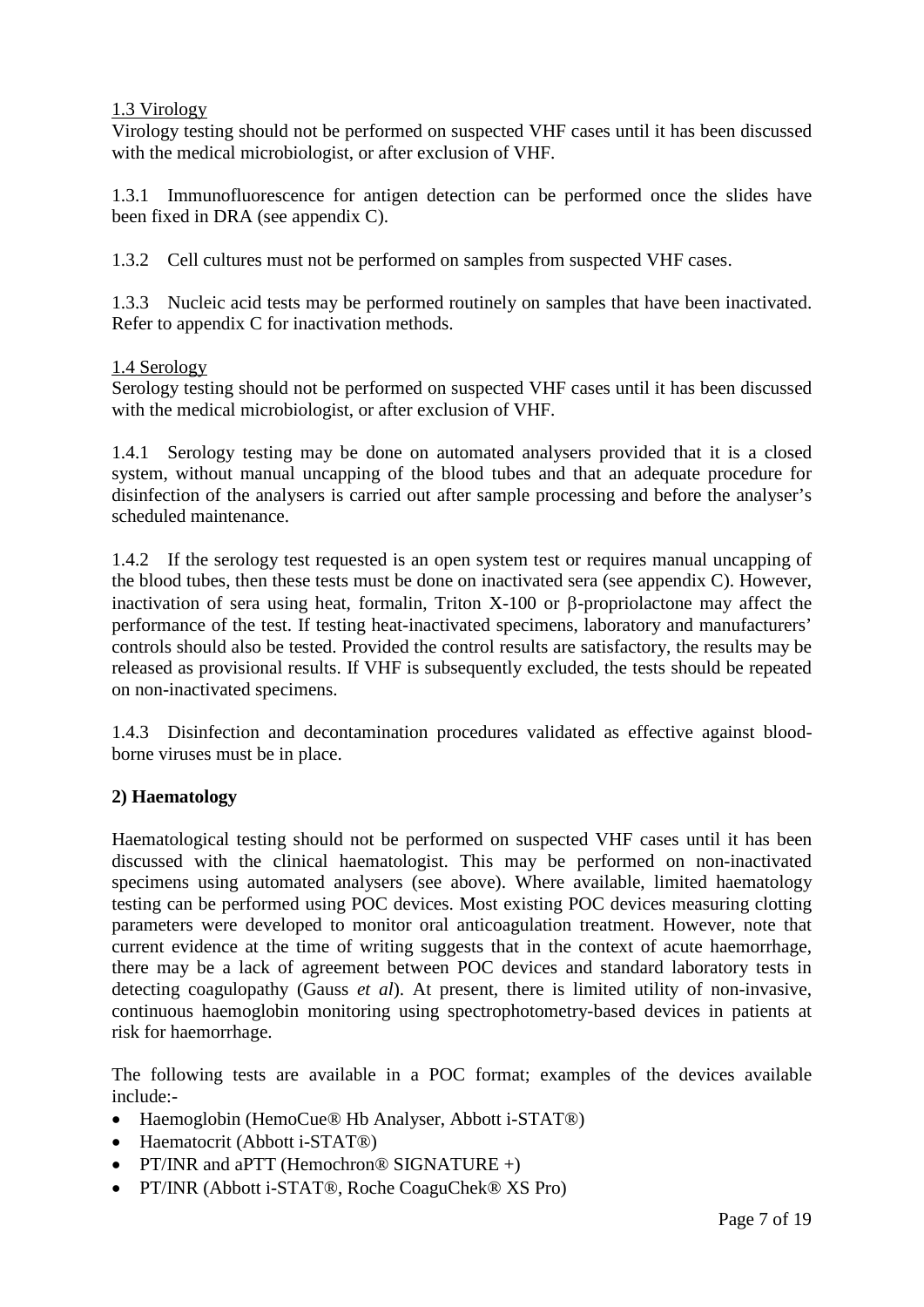- Activated clotting time (Abbott i-STAT<sup>®)</sup>
- Platelets (ROTEM® *platelet*)

2.1 Haematological specimens can be processed in a Coulter counter provided that it does not require manual uncapping of the blood tube and that there is proper disposal of waste fluids (see appendix F). The Coulter counter can be internally cleaned after use with several cycles of 0.5% (5000 ppm) sodium hypochlorite solution and the external surfaces wiped over with the same solution. Alternative decontamination procedures recommended by the instrument's manufacturer must be verified to be adequate to inactivate the agents of VHF. Samples with insufficient volume for testing should not be processed.

2.2 If a blood film is necessary following processing in the Coulter counter, the sample must be returned to the DRA for the film to be made (see appendix C). Hold all films until the patient is discharged for comparison, if required.

2.3 Coagulation studies can be performed using a machine that does not require removal of the top of the blood collection tube and where there is proper disposal of waste fluids (see appendix F) and the machine can be decontaminated after use (see appendix E). Otherwise, a suitably experienced individual in the DRA must perform coagulation studies using manual methods.

2.4 Cross-matching of blood or blood products for transfusion is not recommended due to the complexity and hazard to the technician. O negative packed red blood cells, low haemolysin group O platelets and/or group AB fresh frozen plasma will be used if required.

2.5 Attempts to inactivate blood specimens for haematological testing using βpropiolactone or 3% acetic acid have been tried. β-propiolactone causes an unacceptable degree of haemolysis resulting in inaccurate complete blood count results from a Coulter counter. 3% acetic acid treatment alters the light-scatter characteristics of the white blood cells to an extent where the differential white blood cell count is compromised.

# <span id="page-7-0"></span>**3) Biochemistry and arterial blood gases**

Biochemistry and arterial blood gas testing of VHF specimens should not be performed on suspected or confirmed VHF cases until it has been discussed with the clinical chemist.

3.1 Where available, limited biochemistry testing may be performed on POC devices. The following tests are available in the POC format; such examples of the instruments available include:-

- Sodium, potassium, calcium, glucose, creatinine, urea, lactate, calcium, chloride,  $CO<sub>2</sub>$ (Abbott i-STAT®)
- pH, pCO<sub>2</sub>, pO<sub>2</sub>, HCO<sub>3</sub>, base excess, SaO<sub>2</sub> (Abbott i-STAT<sup>®</sup>)

Previous evaluations of the Abbott i-STAT® have shown good correlation with laboratory measurements of pH,  $pO_2$  and  $pCO_2$  in ventilated patients in the intensive care unit (Thomas *et al*); haematocrit, sodium, potassium and glucose in patients undergoing cardiopulmonary bypass (Connelly *et al*); and creatinine values to estimate glomerular filtration rates (Naugler *et al*).

3.2 In patients with confirmed VHF, a decision will need to be made if the available POC tests are adequate for the management of patients.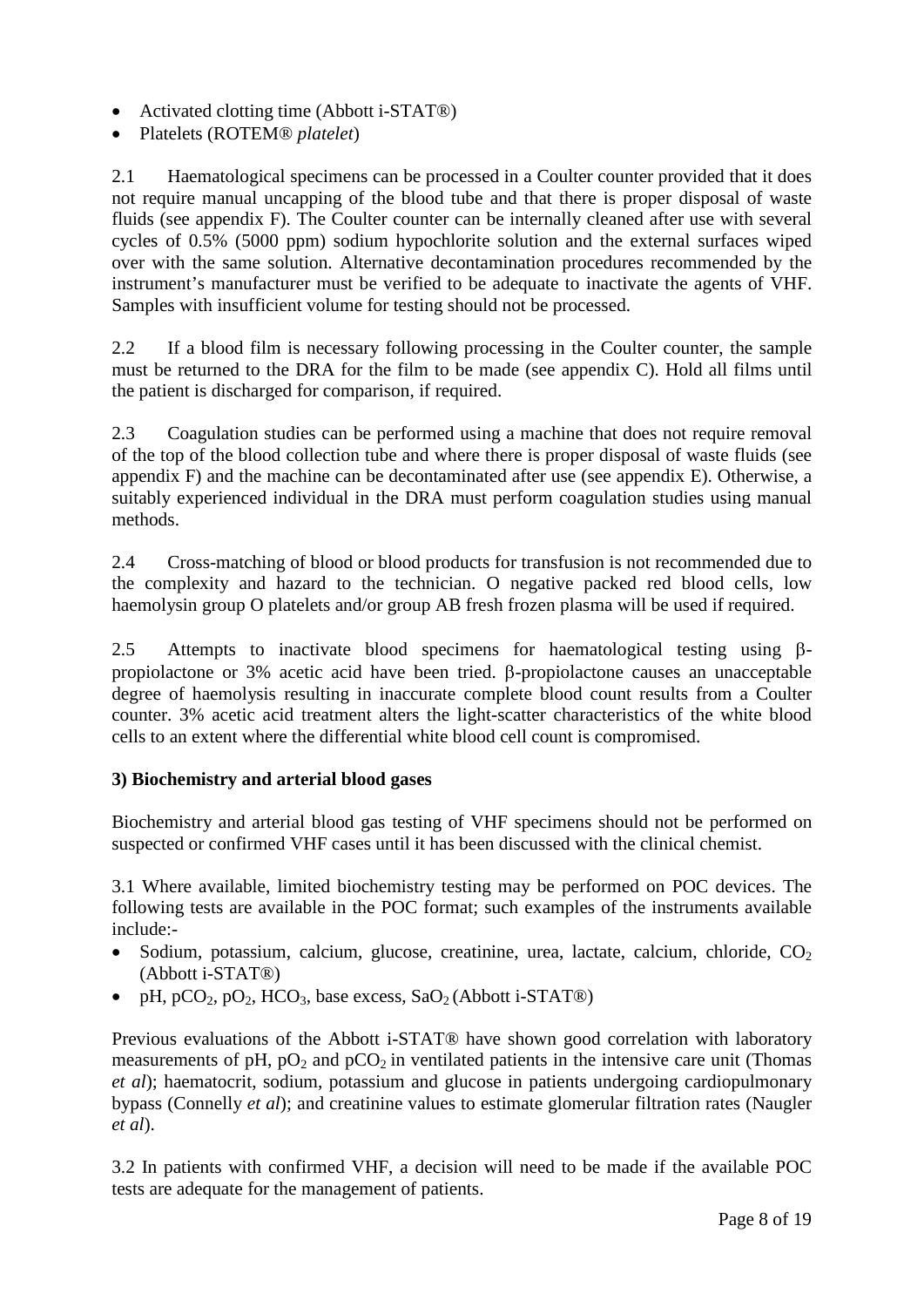3.3. In cases where there is no POC test or if POC was deemed to be inadequate, noninactivated specimens can be processed in automated analysers that do not require removal of the top of the blood collection tube, provided that the machine can be decontaminated after use (see appendix E) and there is proper disposal of waste fluids (see appendix F). Otherwise, a suitably experienced individual in the DRA must perform tests using manual methods. Routine cleaning and disinfecting procedures can be used for automated analysers as recommended by the manufacturer.

3.4 Heat inactivation of specimens (56 °C for 30 minutes or 60 °C for 60 minutes) can affect the results of some biochemical tests, including electrolytes, liver function tests and cardiac enzymes (Bhagat *et al*) (see appendix C). If heat-inactivated specimens are tested, laboratory and manufacturers' controls should also be tested. Provided the control results are satisfactory, the results may be released as provisional results. If VHF is subsequently excluded, the tests should be repeated on non-inactivated specimens.

# <span id="page-8-0"></span>**4) Immunology**

Testing should not be performed on suspected VHF cases until it has been discussed with the clinical immunologist.

4.1 Similar to testing of samples in the disciplines outlined above, testing of non-inactivated specimens may be performed on automated analyzers.

4.2 Manual testing of non-inactivated specimens should be avoided. In such instances, testing may be performed on heat-inactivated specimens, noting that the use of heat-inactivated specimens may affect the results of tests. Laboratory and manufacturers' control should be tested, and provided the control results are satisfactory, provisional results may be released. If VHF is subsequently excluded the tests should be repeated on non-inactivated serum.

4.3 Immunofluorescence tests may be performed following fixation in 85-100% acetone.

4.4 Nucleic acid detection assays can be performed on samples that have been inactivated (refer to appendix C).

4.5 Complement assays and tests for cellular immunity cannot be performed.

#### *Tests cannot be performed on unfixed tissue.*

#### <span id="page-8-1"></span>**5) Tissue Pathology**

Testing should not be performed on suspected VHF cases until it has been discussed with the histopathologist.

5.1. Specimens will only be processed following adequate fixation in 10% buffered formalin or 2.5% glutaraldehyde in DRA. Adequate fixation must be determined following slicing of the tissue in the DRA by a suitably experienced individual.

5.2 Frozen sections must not be performed.

5.3 Autopsies must not be performed.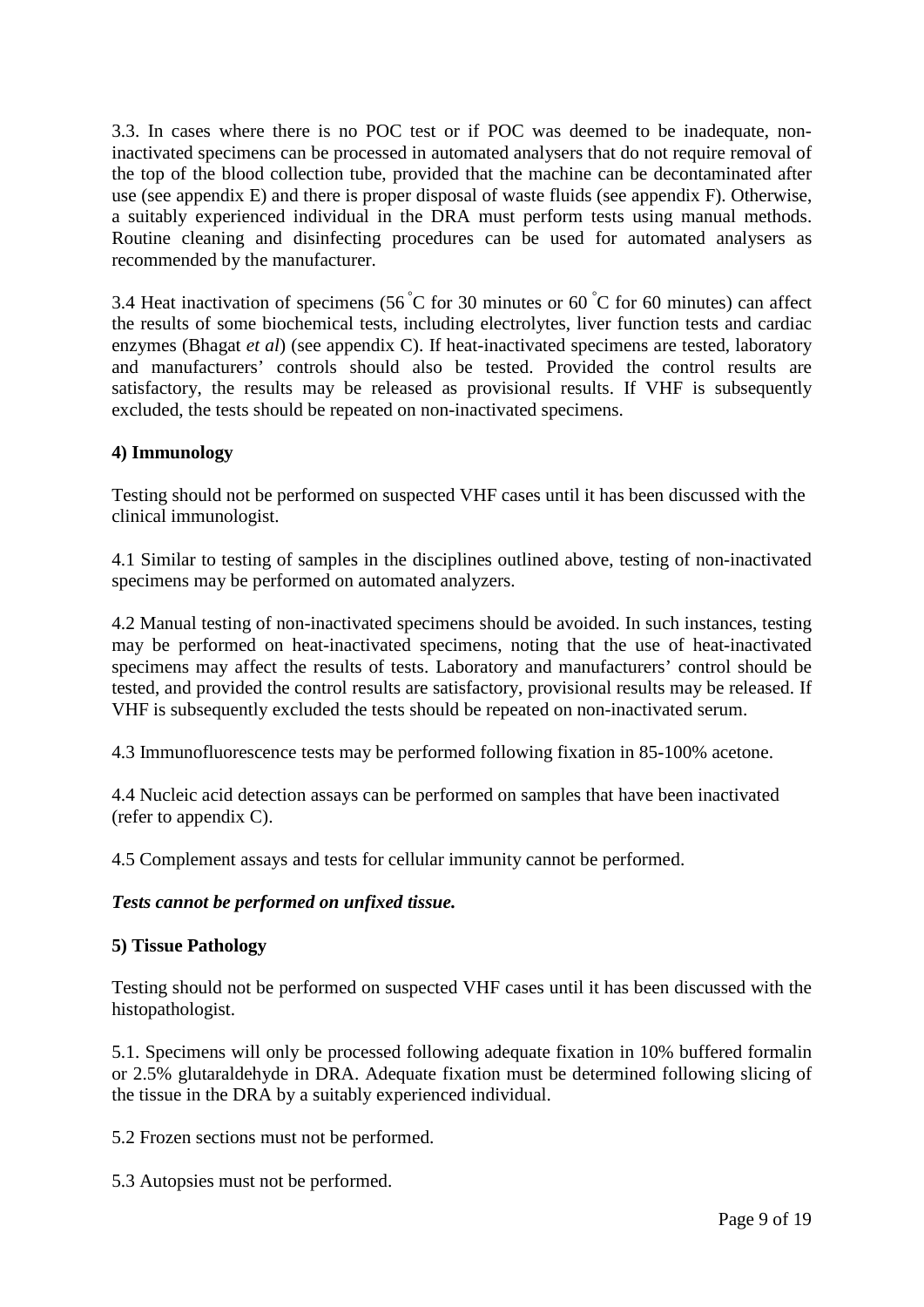### <span id="page-9-0"></span>**6) Nucleic Acid Detection**

6.1 These tests may be performed routinely on samples that have been inactivated. Refer to appendix C for inactivation methods.

## <span id="page-9-1"></span>**References**

Abba K, Deeks JJ, Olliaro P, et al. Rapid diagnostic tests for diagnosing uncomplicated P. falciparum malaria in endemic countries. *Cochrane Database Syst Rev* 2011; **6:** CD008122.

Advisory Committee on Dangerous Pathogens. Management of Hazard Group 4 viral haemorrhagic fevers and similar human infectious diseases of high consequence. Department of Health. August 2014 (Available at

(https://www.gov.uk/government/uploads/system/uploads/attachment\_data/file/354640/VHF \_guidance\_document\_updated\_links.pdf). Accessed October 14th, 2014).

Bhagat CI, Lewer M, Prins A, Beilby JP. Effects of heating plasma at 56 °C for 30 min and at 60 ° C for 60 min on routine biochemistry analytes. *Ann Clin Biochem* 2000; **37:** 802-804.

[Centers for Disease Control and Prevention. Interim guidance for specimen collection,](http://www.cdc.gov/vhf/ebola/hcp/interim-guidance-specimen-collection-submission-patients-suspected-infection-ebola.html)  [transport, testing, and submission for persons under investigation for Ebola virus disease in](http://www.cdc.gov/vhf/ebola/hcp/interim-guidance-specimen-collection-submission-patients-suspected-infection-ebola.html)  [the United States.](http://www.cdc.gov/vhf/ebola/hcp/interim-guidance-specimen-collection-submission-patients-suspected-infection-ebola.html) Updated October 6<sup>th</sup>, 2014 (Available at (http://www.cdc.gov/vhf/ebola/hcp/interim-guidance-specimen-collection-submissionpatients-suspected-infection-ebola.html). Accessed October 14<sup>th</sup>, 2014).

Centers for Disease Control, National Institutes of Health. Biosafety in microbiological and biomedical laboratories. *in* Fleming DO, Richardson JH, Tulis JJ, Vesley D (eds) *Laboratory Safety (2nd ed)* ASM Press, Washington, D.C. 1995; 293-354.

Connelly NR, Magee M, Kiessling. The use of the iSTAT portable analyser in patients undergoing cardiopulmonary bypass. *J Clin Monit* 1996; **12:** 311-315.

Gauss T, Hamada S, Jurcisin I, et al. Limits of agreement between measures obtained from standard laboratory and the point-of-care device Hemochron Signature Elite® during acute haemorrhage. *Br J Anaesth* 2014; **112:** 514-520.

Hill CE, Burd EM, Kraft CS, *et al.* Laboratory test support for ebola patients within a highcontainment facility. *Lab Med* 2014; **45:** e109-111.

Morbidity and Mortality Weekly Report (MMWR). Update - management of patients with suspected viral hemorrhagic fever – United States. *Morb Mort Weekly Report* 1995; **44:** 475- 479.

Morbidity and Mortality Weekly Report (MMWR). Management of patients with suspected viral hemorrhagic fever. *Morb Mort Weely Report* 1988; **37(S-3):** 1-16.

Naugler C, Redman L, Sadzradeh H. Comparison of estimated glomerular filtration rates using creatinine values generated by iSTAT and Cobas 6000. *Clin Chim Acta* 2014; **429:** 79- 80.

Saluzzo JF, Leguenno B, Van der Groen G. Use of heat inactivated viral haemorrhagic fever antigens in serological assays. *J Virol Methods* 1998; **22:** 165-172.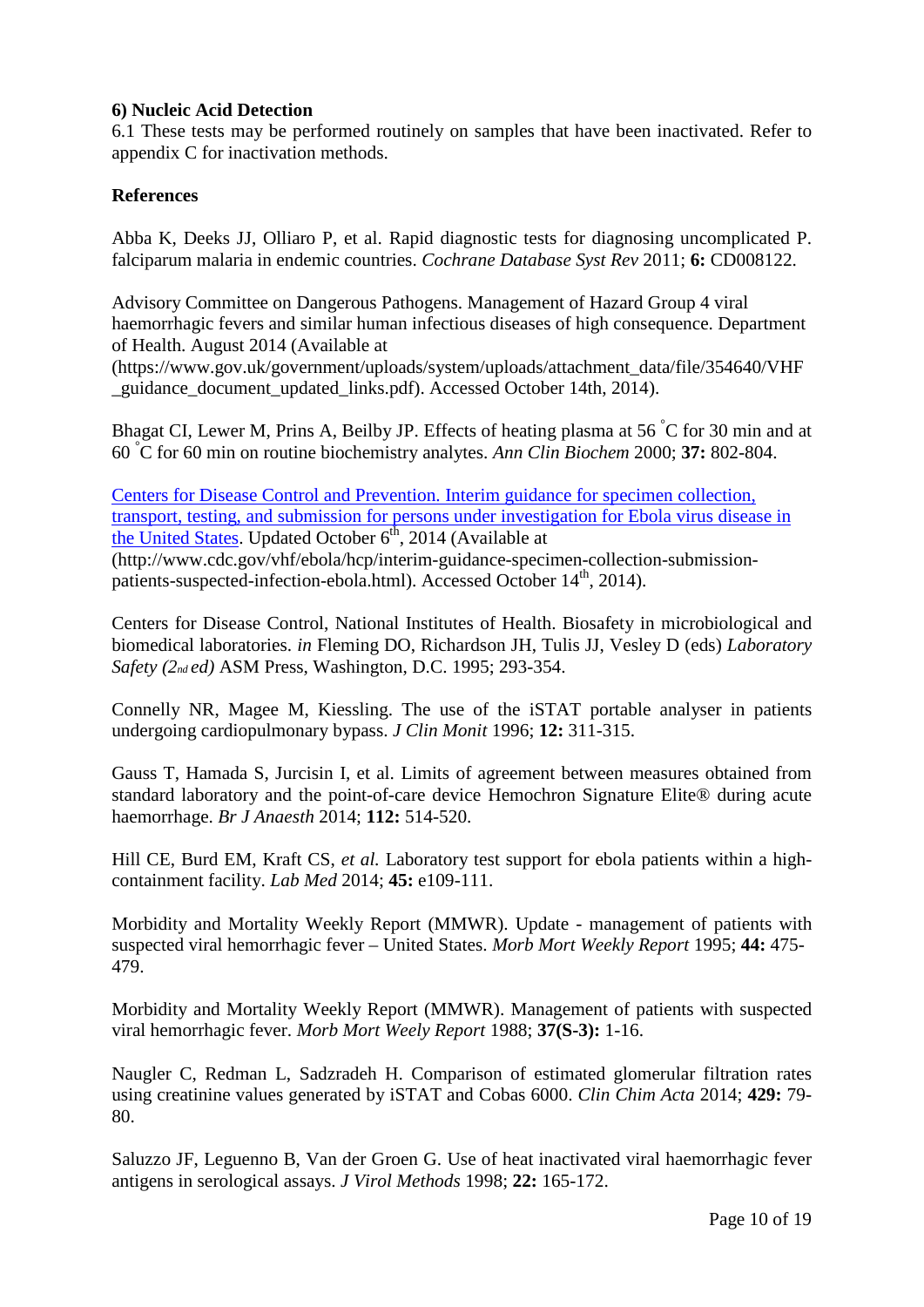Thomas FO, Hoffman TL, Handrahan DL, Crapo RO, Snow G. The measure of treatment agreement between portable and laboratory blood gas measurements in guiding protocoldriven ventilator management. *J Trauma* 2009; **67:** 303-314.

WHO Weekly Epidemiological Record. Viral haemorrhagic fever: management of suspected cases. *Weekly Epidemiological Record* 1995; **70:** 249-252.

World Health Organization. WHO recommended guidelines for epidemic preparedness and response: Ebola haemorrhagic fever (EHF). World Health Organization, 1997.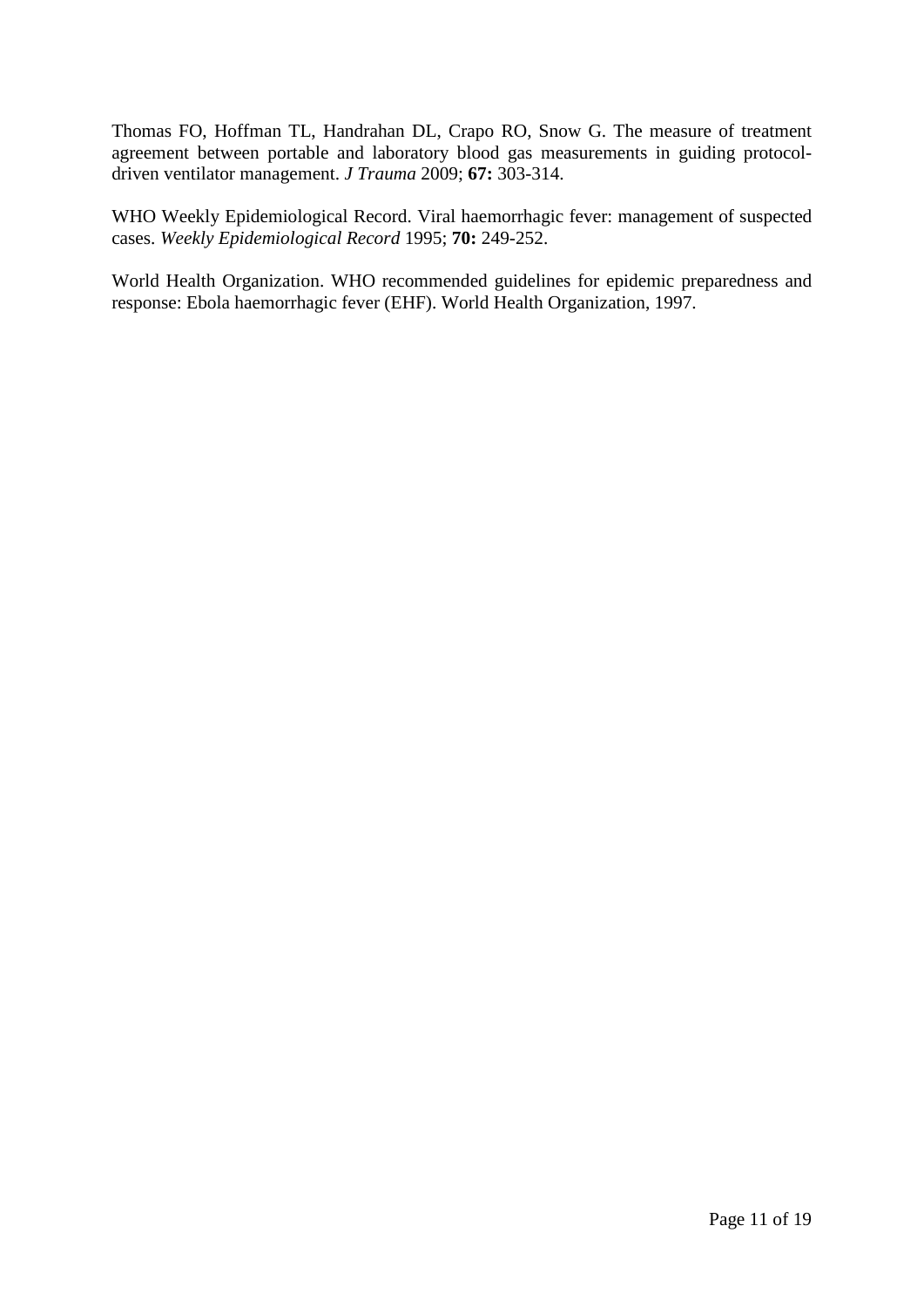# <span id="page-11-1"></span><span id="page-11-0"></span>**Appendix A Specimen Collection Transport and Storage**

1. During collection every effort must be taken to avoid external contamination of the specimen tube or container. An assistant should receive the labelled specimen into the plastic bag at the bedside, which is then sealed and placed into a clear hard plastic container. The outer container must have sufficient absorbent material to contain a spill. The external surface of the outer container must be wiped or sprayed with 0.5% (5000 ppm) sodium hypochlorite and allowed to dry. The request form should be attached to the exterior using plastic tape. The request form should never be placed in the same container as the specimen, nor should it be attached with pins or staples. Laboratory staff must be notified when specimens are sent.

2. The sealed specimen should be transported directly to the Designated Receiving Area (DRA) in the laboratory and laboratory staff must directly receive the specimen. The specimen must not be left unattended.

*Specimens must not be sent by any automatic transport system (e.g. pneumatic air tube system) and must not to be processed in the routine specimen reception area.*

The outer containers may be reused provided there has been no spillage. They must be autoclaved or decontaminated in 1% glutaraldehyde for 20 minutes within the DRA prior to release.

3. If inactivation of the sample is possible, it must be done within the DRA prior to the release of the samples into the routine laboratory areas. Refer to appendix C for suitable methods for inactivation.

4. After processing, the primary container for samples to be sent to other laboratory areas for testing should be externally cleaned with 0.5% (5000 ppm) sodium hypochlorite solution and repackaged like the original sample. Specimens should be clearly marked as **"Inactivated no VHF Risk"** or as **"Not Inactivated - VHF Risk"**. All samples should be given directly to the persons performing the assay by staff from the DRA receiving area. Samples must not be left unattended.

# 5. *Samples which have been inactivated and externally decontaminated may be processed as routine diagnostic samples using standard (BSL 2) laboratory precautions*

6. Following testing, samples that have not been inactivated must be returned to the DRA receiving area for storage or disposal. They should be packaged in the same way as the initial sample and should be clearly marked on the outside for disposal if testing is complete. If storage is required, then the storage instructions must be clearly marked on the outside of the container, or attached to the external container with plastic adhesive tape.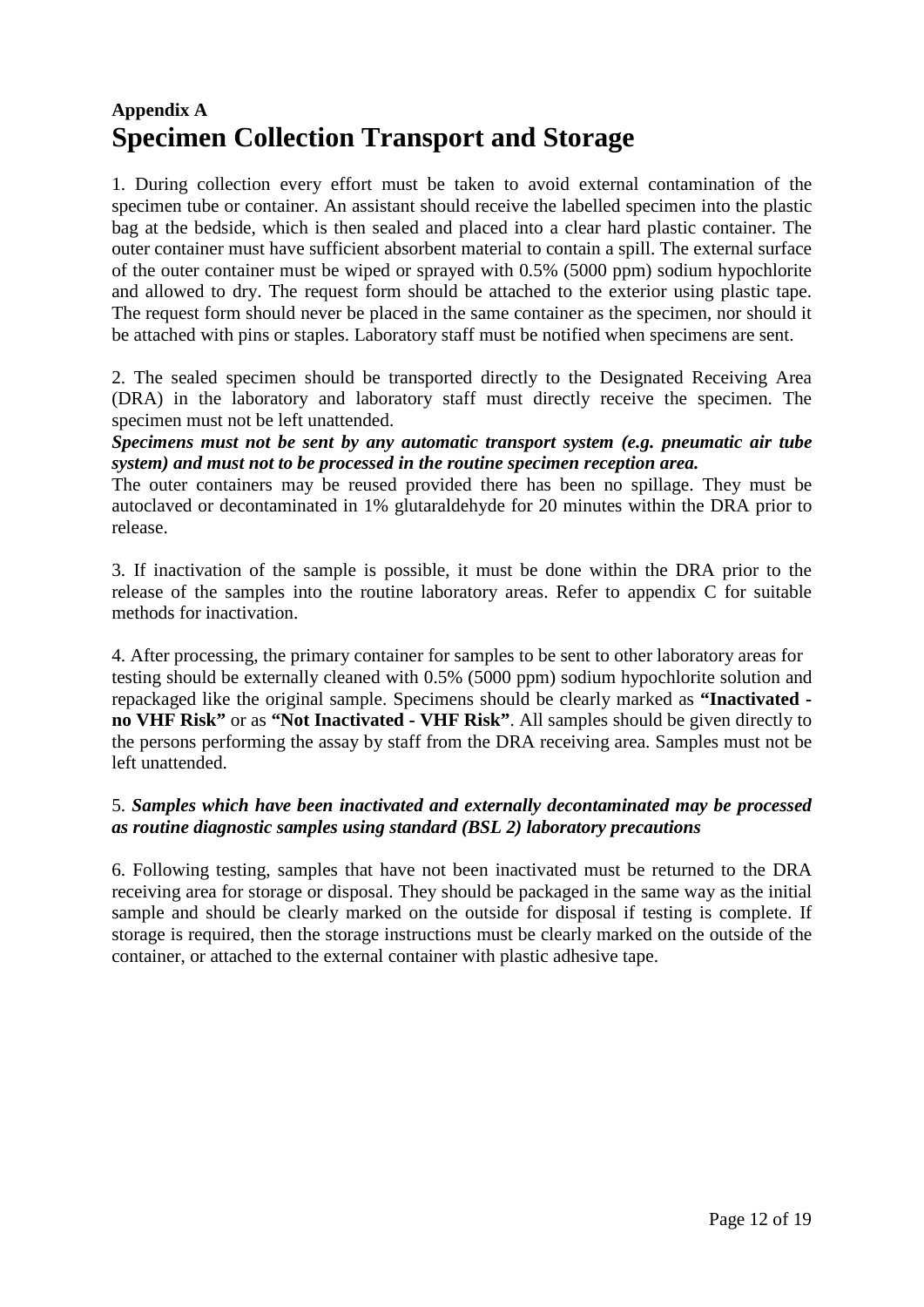# <span id="page-12-0"></span>**Appendix B Minimum Requirements for the Designate Receiving Area**

1. The room must be physically separated from other areas by a door.

2. The room must be able to be sealed for decontamination.

3. The room must contain at least one Class 1, 2 or 3 biosafety cabinet, a laboratory sink, a hand washing sink, a refrigerator and a  $-20$  °C freezer. A water bath or heating block will be required for inactivation of serum. Other equipment required will depend upon the types of specimens, processing and testing to be undertaken in the DRA.

4. All equipment for specimen processing must either be located within a biosafety cabinet or employ a sealed system. Other equipment should be removed if possible.

5. Equipment used in the DRA must be dedicated to that room and cannot be moved to other areas without undergoing decontamination.

6. There must be sufficient space for storage of samples at  $4\degree C$  and  $-20\degree C$ . Storage of samples outside this area is to be avoided. If samples must stored at lower temperature and/or cannot be accommodated in this area, then they must be repackaged like the original sample, marked clearly and then placed in a designated place (e.g. a -70 °C freezer). The storage place must be locked and the key held by the staff member responsible for the DRA receiving laboratory.

7. The laboratory door must be closed at all times and have a sign affixed stating: "TESTING OF VHF SAMPLES. DO NOT ENTER"

8. It is preferable that the laboratory has its own autoclave or one located nearby.

9. It is preferable that the laboratory has an attached shower and change room.

10. Personnel involved in handling laboratory specimens must be kept to a minimum. It is preferred that senior staff are designated to process these samples.

11. Staff working in this area must have sufficient skills to carry out the processing of the likely specimen types that will be received. It is the responsibility of the final testing laboratory to ensure that adequate instructions are provided, or to supply a suitably skilled person. All samples must be handled in a class 1, 2 or 3 BSC.

12. Centrifuging of samples must be done in a centrifuge with sealed buckets, which are only opened in a class 1, 2 or 3 BSC.

13. The laboratory must be locked when not in use and the key held by the staff member responsible for that area. Other designated personnel (e.g. security staff) may hold spare keys.

14. Laboratory staff dealing with specimens must wear full protective clothing consisting of gloves, impervious long-sleeve gowns, shoe covers, duckbill masks and a full-face visor. Disposable overalls must be worn under the impervious long-sleeve gowns. The full-face visor is unnecessary if working in a class 1, 2 or 3 Biological Safety Cabinet (BSC). Every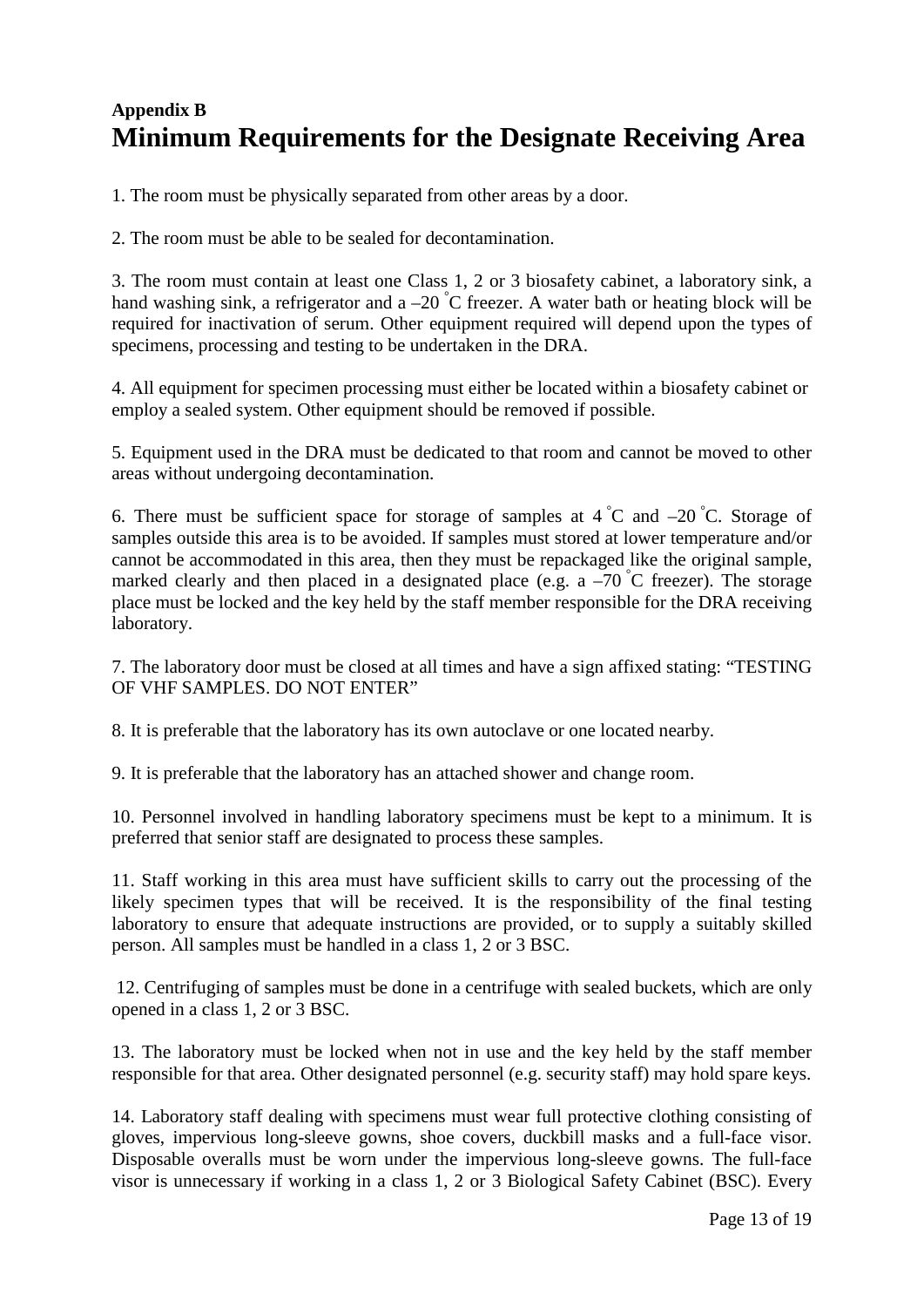effort should be made to avoid creating an aerosol or splash. All other requirements in appendices D, E, and F must be met.

#### 15. On leaving the laboratory

15.1 Gloves, mask, gown, cap and overalls must be placed in a biohazard bag in the laboratory and immediately sealed for disposal. If any of the clothing was contaminated by potentially infectious material then, with the help of an assistant, the first bag should be placed inside another biohazard bag and sealed with tape. The outside of the bag must be wiped over with 0.5% (5000 ppm) sodium hypochlorite before leaving the laboratory.

15.2 Face visors should be immersed in 0.5% (5000 ppm) sodium hypochlorite for 10 minutes, washed and dried for re-use if they are contaminated or at the end of each shift in which they have been used.

15.3 Contaminated overalls must be discarded before leaving the laboratory as in 15.1.

15.4 Hands must be washed after leaving the room with Betadine (if iodine-allergic, chlorhexidine) under running water.

16. Potentially contaminated fluids must either be autoclaved prior to leaving the area or they must be discarded into a container that contains sufficient sodium hypochlorite to produce a final concentration of at least 1% (10000 ppm) sodium hypochlorite when the container is full. The container can be emptied into the sewerage system provided there has been at least 10 minutes contact time with the hypochlorite.

17. Prior to leaving the DRA, all waste must either be

17.1 sterilised in an autoclave

17.2 double bagged and the outer bag wiped over with 0.5% (5000 ppm) sodium hypochlorite 17.3 placed in a puncture proof container (for sharps) which must then be placed in an outer bag that is then wiped over with 0.5% (5000 ppm) sodium hypochlorite. These must then be placed in a rigid container for transport to the incinerator.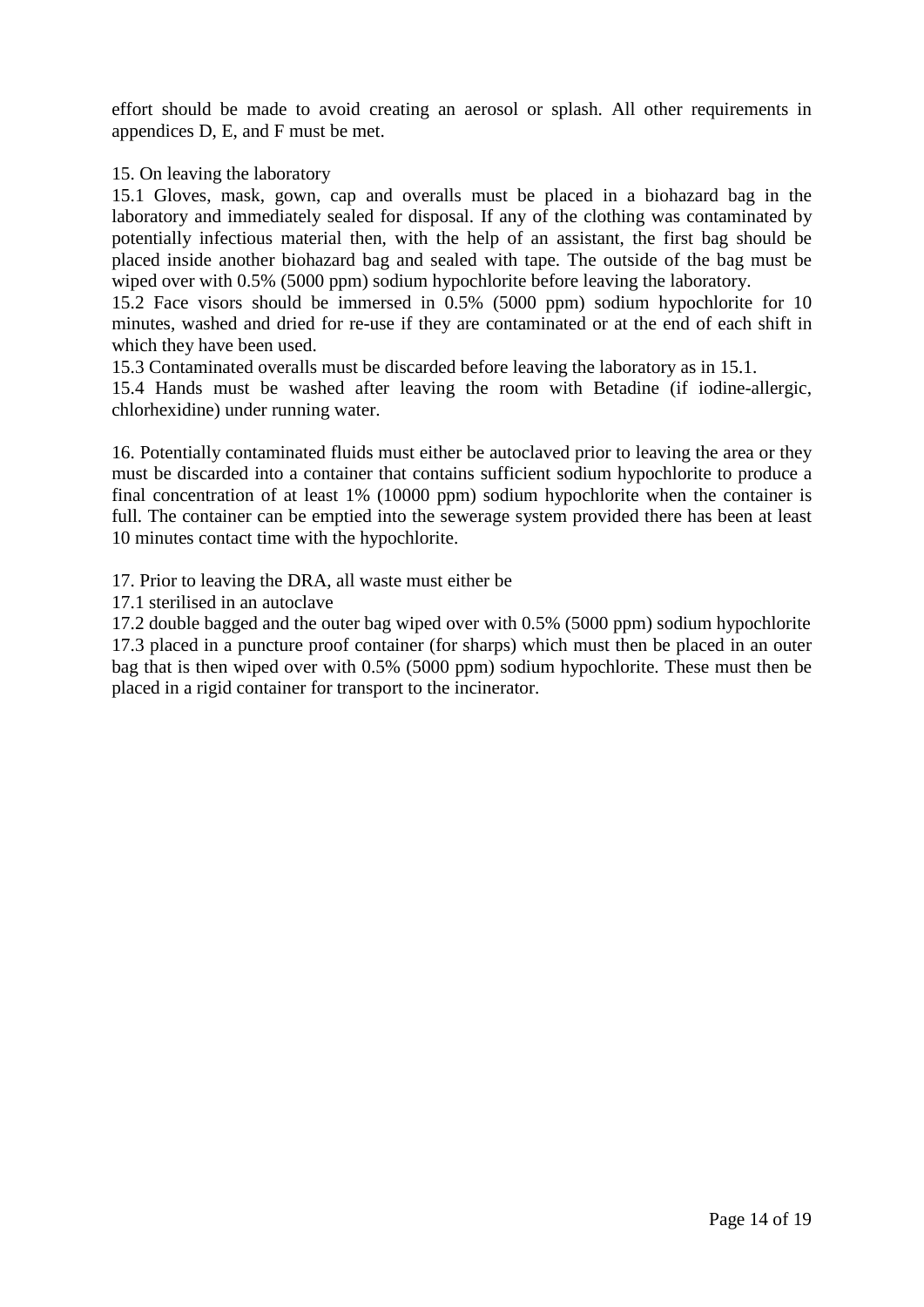# <span id="page-14-0"></span>**Appendix C Procedure for Inactivation of Samples**

The following methods are suitable for producing acceptable reduction of infectivity in order to allow processing of samples using standard (BSL 2) laboratory precautions.

1. Heating at  $60^{\degree}$ C for  $60$  minutes to inactivate serum samples or other body fluids has been recommended by the Centers for Disease Control and Prevention, but is not recommended for nucleic acid tests, as test sensitivity may be markedly reduced. Pre-treatment of EDTA blood is achieved by the lysis procedure used for nucleic acid extraction, e.g. TRIzol® reagent (guanidinium thiocyanate).

2. For biochemical testing, heating does not significantly affect estimations of sodium, potassium, magnesium, urea, urate, creatinine, bilirubin, glucose and C-reactive protein. Other tests showed some variation, while enzymes such as alkaline phosphatase, alanine aminotransferase, gamma-glutamyl transferase and creatinine kinase are affected by heat inactivation. This temperature is liable to coagulate IgG and invalidate serological tests. Based on experience with other viruses, laboratories may elect to use 57 °C for 60 minutes to provide sufficient viral inactivation. Serological tests can be performed following this treatment.

3. Treatment of serum or other body fluids with 10 mL of 10% Triton X-100 per ml of fluid for 1 hour is recommended by the World Health Organization to reduce titres of virus in serum. As this is a detergent, it may affect the performance of tests, particularly where preservation of cells is important.

4. Air-dried thick blood films should be fixed in 10% buffered formalin for 15 minutes. After formalin treatment, films should be washed 3 times in distilled water at pH 7.0 and then stained.

5. Thin films should be fixed in methanol for 5 minutes and then in 10% buffered formalin for 15 minutes OR fixed in methanol for 30 minutes followed by dry heat at 95 °C for 1 hour. After formalin treatment, films should be washed 3 times in distilled water at pH 7.0 and then stained.

6. Tissue samples for histology may be fixed in 10% buffered formalin or 2.5% glutaraldehyde for sufficient time to fully penetrate the specimen. This must be verified by slicing through the thickest section of the sample.

7. The lysis procedure used for nucleic acid detection is adequate to inactivate other specimens for nucleic acid testing, including fluids, stools and swabs. Tissues may be fixed in 10% buffered formalin or other tissue fixatives that are suitable for use prior to nucleic acid amplification.

8. Specimens for immunofluorescent antigen detection are inactivated following fixation. Acetone 85–100%, glutaradehyde 1% or greater, or 10% buffered formalin for 15 minutes are satisfactory for inactivating the virus.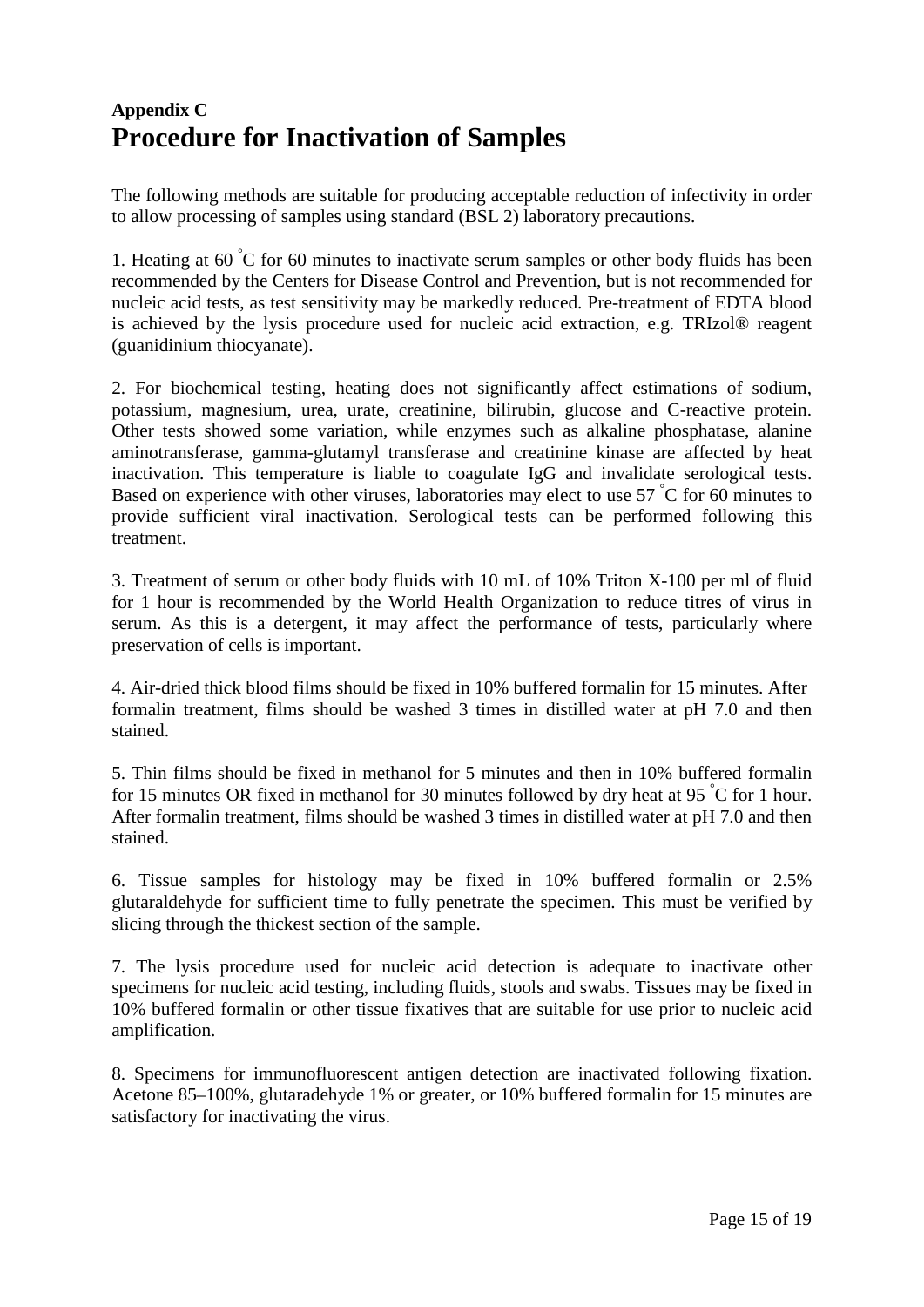# <span id="page-15-1"></span><span id="page-15-0"></span>**Appendix D Staff Protection and Management of Exposure to Potentially Infectious Material**

1. Full protective clothing consisting of double gloves, impervious long-sleeve gowns, shoe covers, N95/P2 masks and disposable full-face visors must be worn. Theatre overalls or disposable overalls should be used under the impervious long-sleeve gowns. The full-face visor is unnecessary if working in a class 1, 2 or 3 Biological Safety Cabinet (BSC).

2. A written record of all personnel involved in laboratory testing must be kept to record dates, times and analyses performed for each person. A logbook will be placed in the laboratory for use by all staff handling specimens. This will be the responsibility of the nominated senior scientist in each area. A record of all reagents and materials used must be kept for charging purposes.

3. 10 mL of clotted blood must be collected from staff handling specimens from suspected VHF patients which will be stored in Virology for baseline serology should it be required.

4. Laboratory personnel accidentally exposed to potentially infected material (e.g. through injections, cuts or abrasions on the hands) should immediately wash the infected part with soap and water and apply a disinfectant solution e.g. 70% (w/v) alcohol or Betadine. If infected material is accidentally splashed into the eyes, wash thoroughly with eye wash solution provided. Do not use any other disinfectants. In case of heavy contamination of clothing, the contaminated clothing must be discarded in the laboratory and the person should shower immediately. An incident report must be completed. The person should be considered as a high-risk contact and given post-exposure ribavirin (if indicated) and placed under surveillance (see appendix G). Notify the clinical microbiologist/virologist and the relevant Safety Officer.

5. On leaving the laboratory or work area

- a) gloves, impervious long-sleeve gowns, shoe covers, N95/P2 masks and the fullface visor must be placed in a biohazard bag in the laboratory and immediately sealed for disposal. The bag must be returned to the DRA receiving area for disposal. If any of the clothing was contaminated by potentially infectious material then, with the help of an assistant, the first bag should be placed inside another biohazard bag, sealed with tape and returned to the DRA for disposal. Uncontaminated overalls can be sent for laundering as usual.
- b) following any episodes of contamination, face visors must be immersed in 0.5% (5000 ppm) sodium hypochlorite for 10 minutes, washed and dried before re-use.
- c) contaminated overalls must be discarded before leaving the laboratory as in (a).
- d) hands must be washed on leaving the room with Betadine (if iodine-allergic, chlorhexidine in alcohol) under running water.

6. No pregnant, or immunocompromised staff should work with specimens from patients with suspected VHF.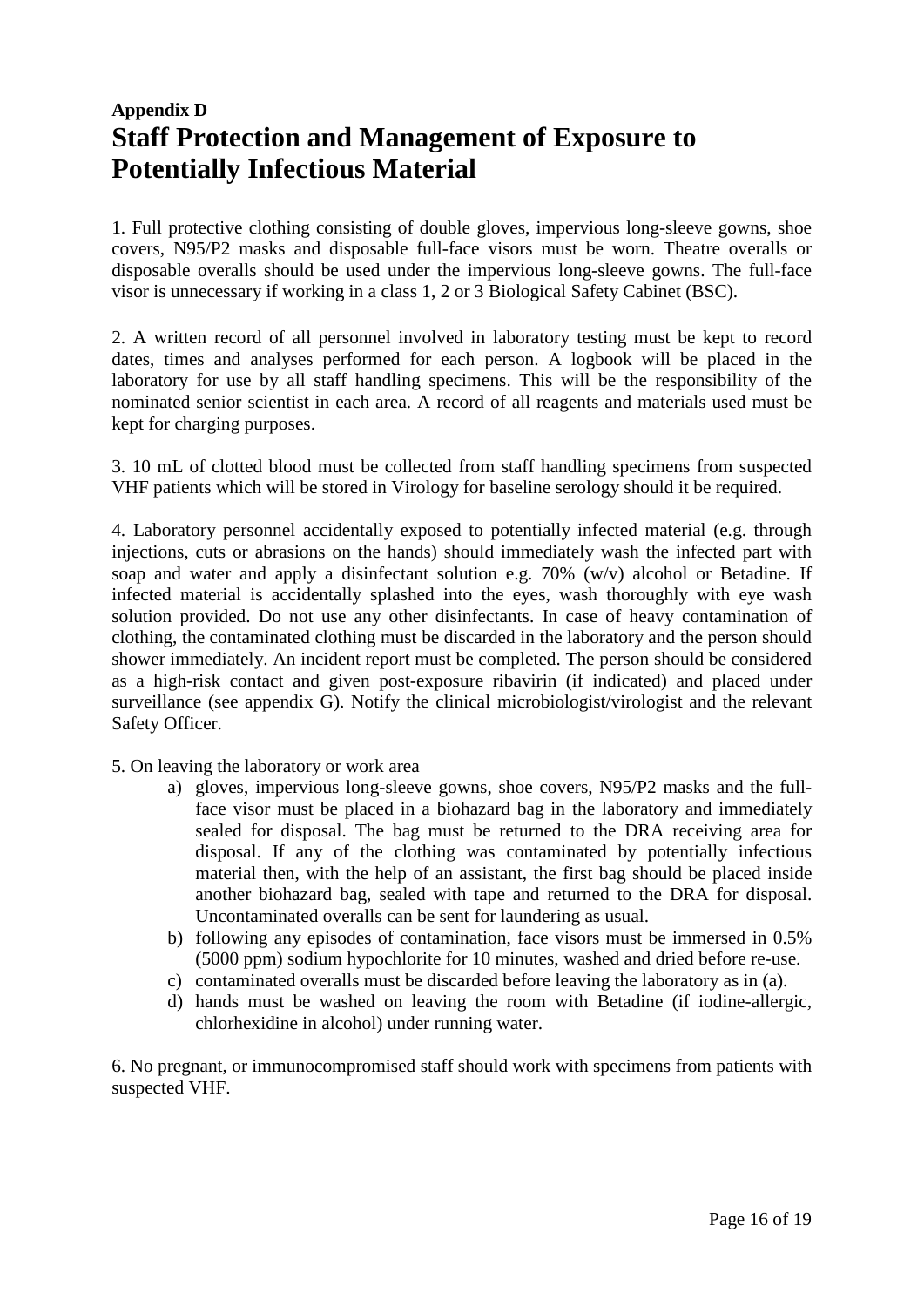# <span id="page-16-0"></span>**Appendix E Cleaning and Decontamination of Laboratory Facilities and Equipment**

1. Abundant supplies of disinfectants must be available, i.e. 0.5% (5000 ppm) sodium hypochlorite, 70% (w/v) alcohol and 1% glutaraldehyde. These should be prepared fresh daily. Disinfectants, eye wash solution and handwash solutions (Betadine and chlorhexidine in alcohol) must be available.

2. Glutaraldehyde is potentially toxic and must either be used in a sealed container or the room must be vacated following use and remain empty until the odour has dissipated. Local Occupational Health and Safety requirements must be met.

3. Accidental spills of potentially contaminated material should be covered with an incontinence pad saturated with 1% (10000 ppm) sodium hypochlorite, left to soak 30 minutes, and then wiped up with absorbent material soaked in 1% hypochlorite solution. The waste should be placed in a biohazard bag. With the help of an assistant, this bag should be placed inside another biohazard bag and sealed with tape for disposal.

4. If accidental spills of potentially contaminated material result in aerosol formation (e.g. major spills outside a class 1, 2 or 3 BSC), evacuate the laboratory for 1 hour then proceed as in (3).

5. BSC's must be cleaned after spills, and at the completion of work with potential VHF samples. Spills must be dealt with as in (3) above. The BSC should then be wiped over with 1% glutaraldehyde or 0.5% (5000 ppm) sodium hypochlorite solution left for 10 minutes. Hypochlorite will need to be wiped off to reduce corrosion. If glutaraldehyde has been used, the room will need to be vacated until the odour has dissipated. Local Occupational Health and Safety requirements must be met.

6. Centrifuge buckets or rotors must be autoclaved or immersed in 1% glutaraldehyde (in a sealed container) for 10 minutes.

7. Automated machinery should be decontaminated with 0.5% (5000 ppm) sodium hypochlorite for several cycles and the external surfaces wiped over with 0.5% (5000 ppm) sodium hypochlorite. If the manufacturers recommend an alternative decontamination procedure, then it must be verified that it is adequate to inactivate the agents of the VHFs. If the process is known to be sufficient for the inactivation of blood-borne viruses such as hepatitis B, hepatitis C or HIV, then it will be adequate for the viruses causing VHFs. In the absence of any suitable internal disinfection procedure, the machine may be put back into routine use once a large number of uninfected samples, or an equivalent volume of a fluid such as saline, has been processed through it. As a suggestion, at least 20 uninfected samples should be passed through the machine prior to its return to routine use.

8. Racks used to carry specimens must be placed in a plastic bag after use and sealed. This bag should be placed inside another bag and the outside must be wiped over with 0.5% sodium hypochlorite. The bag should be clearly marked with the nature of the contents and sent to the DRA.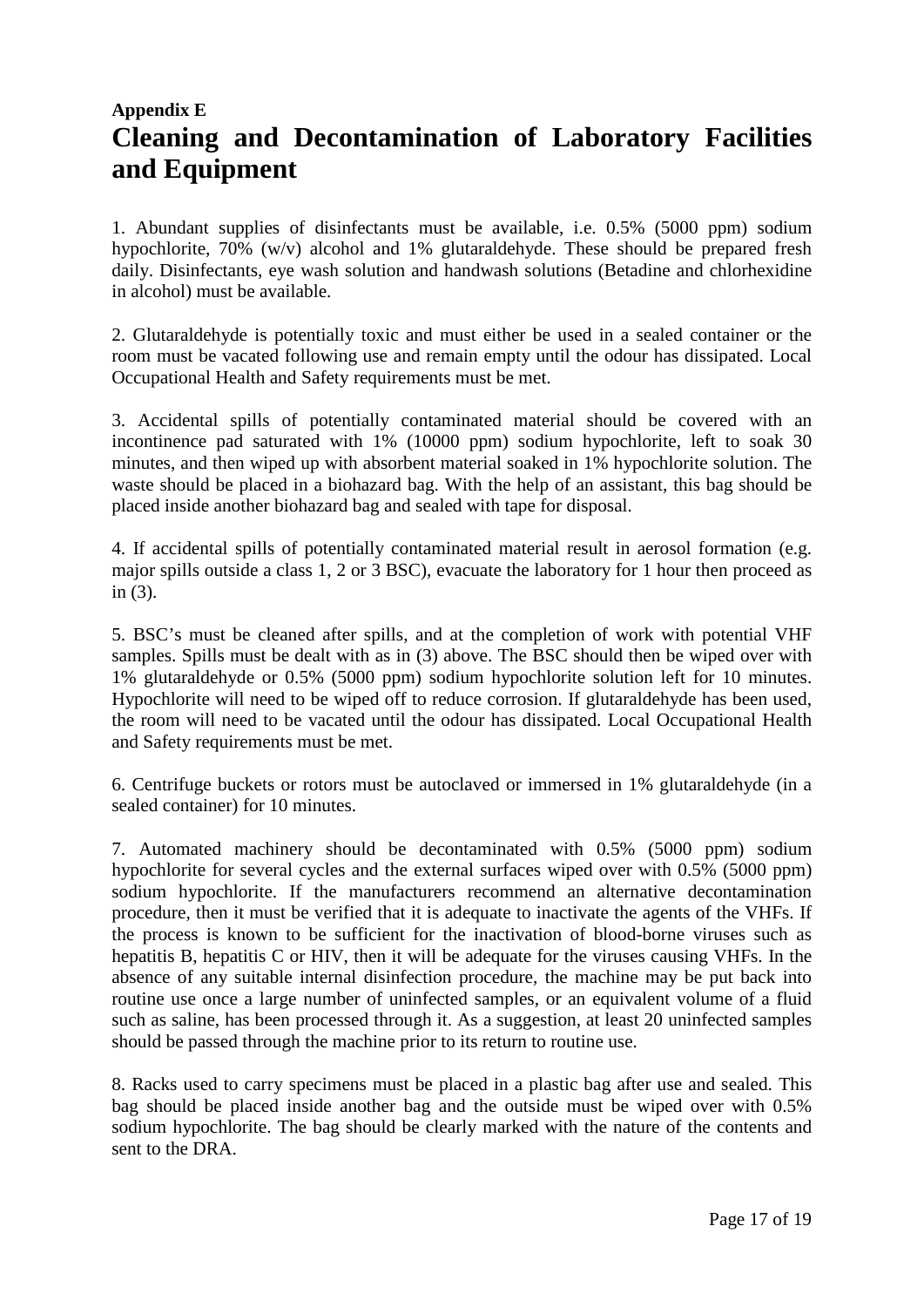# <span id="page-17-0"></span>**Appendix F Waste Disposal**

1. All patient specimens, materials used for culturing patient samples and all contaminated glassware or equipment must be placed in puncture proof containers. The container must be placed in a plastic bag, sealed and the outside must be wiped over with 0.5% (5000 ppm) sodium hypochlorite solution. The bag should be clearly marked with the nature of the contents and indicate that they are for disposal and is to be returned to the DRA.

2. Reusable items that cannot be sterilised in an autoclave must be placed in puncture proof containers. The container must be placed in a plastic bag, sealed and the outside must be wiped over with 0.5% (5000 ppm) sodium hypochlorite solution. The bag should be clearly marked with the nature of the contents and indicate that they are for re-use and is to be returned to the DRA.

3. Disposable sharps must be placed in a puncture-proof approved sharps container. When full, the container must be placed in a plastic bag, sealed and the outside must be wiped over with 0.5% (5000 ppm) sodium hypochlorite solution. The bag should be clearly marked with the nature of the contents and indicate that they are for disposal and is to be returned to the DRA.

4. General laboratory waste must be placed in waterproof bags, then placed in a plastic bag, sealed and the outside must be wiped over with 0.5% (5000 ppm) sodium hypochlorite solution. The bag should be clearly marked with the nature of the contents and indicate that they are for disposal and is to be returned to the DRA.

5. Potentially contaminated drainage from machines used to process blood, serum or other body fluids must either pass into the sewerage system via a sealed drainage system or it must pass into a container via a sealed drainage system. In the latter case the container should contain sufficient sodium hypochlorite to produce a final concentration of at least 1% when the container is full. The container can be emptied into the sewerage system provided the waste has had a minimum contact time with the hypochlorite of 10 minutes.